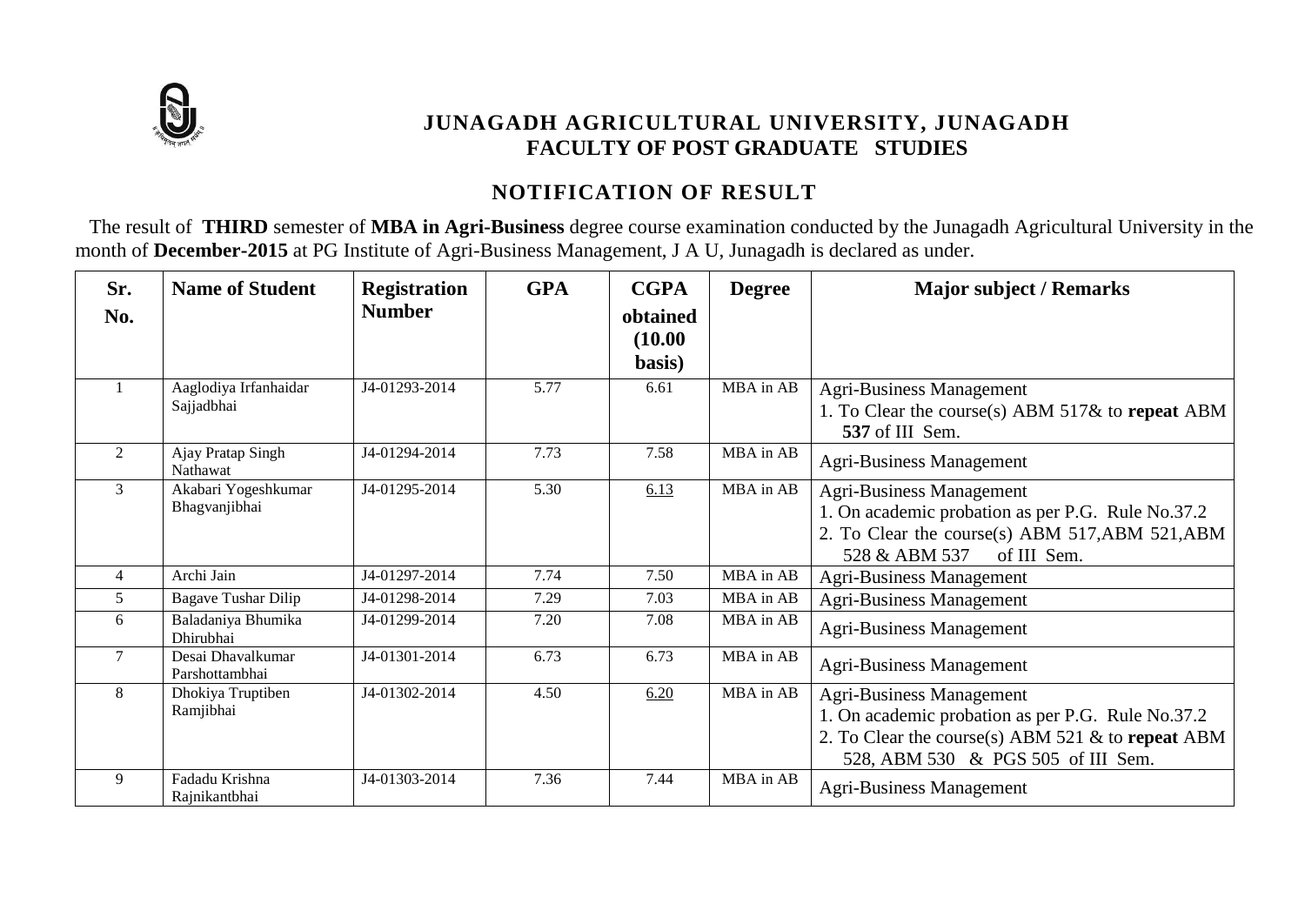| 10 | Faldu Sharadhaben<br>Manasukhlal | J4-01304-2014 | 6.76              | 6.78 | MBA in AB | <b>Agri-Business Management</b><br>2. To Clear the course(s) ABM 537 of III Sem                                                                                                                                                                                                                              |
|----|----------------------------------|---------------|-------------------|------|-----------|--------------------------------------------------------------------------------------------------------------------------------------------------------------------------------------------------------------------------------------------------------------------------------------------------------------|
| 11 | Gajera Nidhiben<br>Arvindbhai    | J4-01305-2014 | 7.19              | 6.84 | MBA in AB | <b>Agri-Business Management</b>                                                                                                                                                                                                                                                                              |
| 12 | Javia Mit Chimanlal              | J4-01307-2014 | $\overline{5.69}$ | 6.26 | MBA in AB | <b>Agri-Business Management</b><br>1. On academic probation as per P.G. Rule No.37.2<br>2. To Clear the course(s) ABM 517, ABM 521 & ABM<br>537 of III Sem.                                                                                                                                                  |
| 13 | Jotva Daxaben Punja              | J4-01308-2014 | 7.33              | 7.30 | MBA in AB | Agri-Business Management                                                                                                                                                                                                                                                                                     |
| 14 | Kasundra Parulben<br>Rameshbhai  | J4-01309-2014 | 7.10              | 7.36 | MBA in AB | <b>Agri-Business Management</b>                                                                                                                                                                                                                                                                              |
| 15 | Ladani Kuldeep Jaysukhlal        | J4-01310-2014 | 6.54              | 6.80 | MBA in AB | <b>Agri-Business Management</b><br><b>1.</b> To Clear the course(s) ABM 537<br>of III Sem.                                                                                                                                                                                                                   |
| 16 | Limbani Savan<br>Vallabhbhai     | J4-01311-2014 | 6.39              | 6.57 | MBA in AB | <b>Agri-Business Management</b><br>1. To Clear the course(s) ABM 517 of III Sem.                                                                                                                                                                                                                             |
| 17 | Modhavadiya Avada<br>Devshibhai  | J4-01312-2014 | 0.87              | 4.34 | MBA in AB | Agri-Business Management<br>1. On academic probation as per P.G. Rule No.37<br>2. To Clear the course(s) ABM 511, ABM 512, $&$<br>ABM591 of II Sem. Third & Final trial (rule No.<br>35.9)<br>3. To repeat the course(s) ABM 517, ABM 521,<br>ABM 526, ABM 528, ABM 530, ABM 537 & PGS<br>of III Sem.<br>505 |
| 18 | Munjapara Vimalkumar<br>Vajubhai | J4-01313-2014 | 6.93              | 6.72 | MBA in AB | <b>Agri-Business Management</b>                                                                                                                                                                                                                                                                              |
| 19 | Panara Namrata<br>Rameshbhai     | J4-01314-2014 | 6.83              | 6.92 | MBA in AB | <b>Agri-Business Management</b><br>1. To Clear the course(s) 537 of III Sem.                                                                                                                                                                                                                                 |
| 20 | Panchani Poojaben<br>Nayanbhai   | J4-01315-2014 | 8.20              | 7.83 | MBA in AB | <b>Agri-Business Management</b>                                                                                                                                                                                                                                                                              |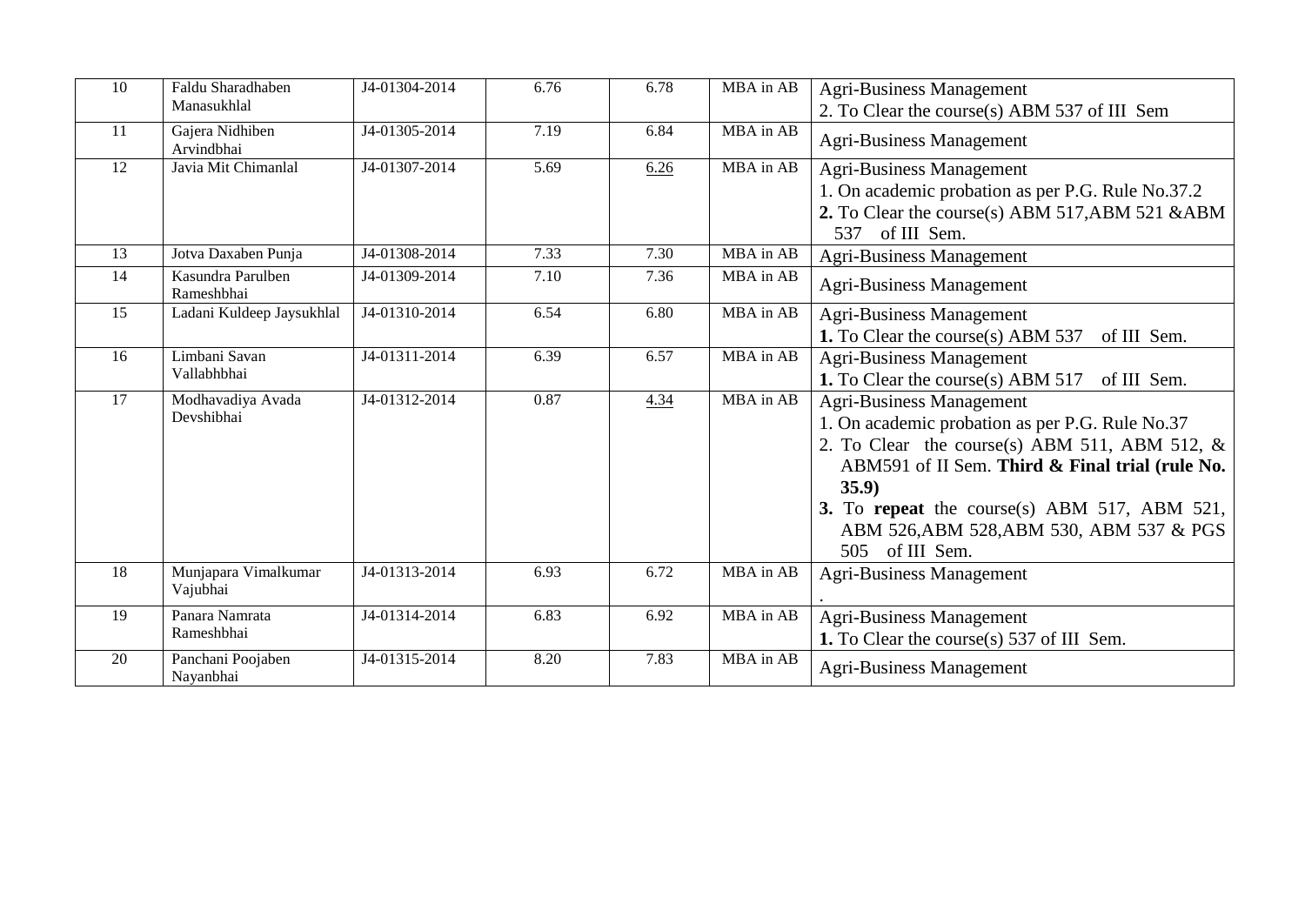| 21              | Patel Sonal Arvindbhai                | J4-01316-2014 | 4.23              | 5.77 | MBA in AB | <b>Agri-Business Management</b><br>1. On academic probation as per P.G. Rule No.37.2<br>2. Discontinued from enrollments due to failure to<br>clear the course ABM 538 by $III^{rd}$ & final trial<br>3. To Clear the course(s) ABM 521, & to repeat ABM<br>528, ABM 537 & PGS505 of III Sem. |
|-----------------|---------------------------------------|---------------|-------------------|------|-----------|-----------------------------------------------------------------------------------------------------------------------------------------------------------------------------------------------------------------------------------------------------------------------------------------------|
| 22              | Patel Vishal Chandrakant              | J4-01317-2014 | 6.34              | 6.57 | MBA in AB | <b>Agri-Business Management</b>                                                                                                                                                                                                                                                               |
| 23              | Patel Vishal Kantilal                 | J4-01318-2014 | 6.51              | 6.94 | MBA in AB | <b>Agri-Business Management</b><br>3. To Clear the course(s) ABM 537 of III Sem.                                                                                                                                                                                                              |
| 24              | Poshia Trusha<br>Dharmendrabhai       | J4-01319-2014 | 7.64              | 7.37 | MBA in AB | <b>Agri-Business Management</b>                                                                                                                                                                                                                                                               |
| 25              | Rathod Krishna Vrajalal               | J4-01320-2014 | 6.94              | 7.23 | MBA in AB | Agri-Business Management                                                                                                                                                                                                                                                                      |
| 26              | Rathod Ravi Bhupatbhai                | J4-01321-2014 | 5.46              | 6.12 | MBA in AB | <b>Agri-Business Management</b><br>1. On academic probation as per P.G. Rule No.37.2<br>2. To Clear the course(s) ABM 517, ABM 521, ABM<br>528 & ABM 537 of III Sem.                                                                                                                          |
| 27              | Sangtani Priya Prakashbhai            | J4-01322-2014 | 5.11              | 6.62 | MBA in AB | <b>Agri-Business Management</b><br>1. To repeat the course(s) ABM 528 $&$ ABM 530 of<br>III Sem.                                                                                                                                                                                              |
| 28              | Shani Chintu Pravinbhai               | J4-01323-2014 | 4.73              | 5.87 | MBA in AB | <b>Agri-Business Management</b><br>1. On academic probation as per P.G. Rule No.37.2<br>2. To repeat the course(s) ABM 517, PGS 505 $\&$ to<br>clear ABM 521, & ABM 537 of III Sem.                                                                                                           |
| 29              | Sherathia Hetal<br>Chatrabhujbhai     | J4-01324-2014 | 6.17              | 6.69 | MBA in AB | <b>Agri-Business Management</b><br>1. To Clear the course(s) ABM 537 of III Sem.                                                                                                                                                                                                              |
| 30              | Shiroya Hiren Vithalbhai              | J4-01326-2014 | 5.77              | 6.48 | MBA in AB | <b>Agri-Business Management</b><br>1. On academic probation as per P.G. Rule No.37.2<br>2. To Clear the course(s) ABM 521, ABM 528 $\&$<br>ABM 537 of III Sem.                                                                                                                                |
| $\overline{31}$ | <b>Tank Chetankumar</b><br>Rameshbhai | J4-01328-2014 | $\overline{5.03}$ | 6.01 | MBA in AB | <b>Agri-Business Management</b><br>1. On academic probation as per P.G. Rule No.37.2<br>2. To repeat the course(s) ABM 517& PGS 505 & to<br>Clear ABM 537 of III Sem.                                                                                                                         |